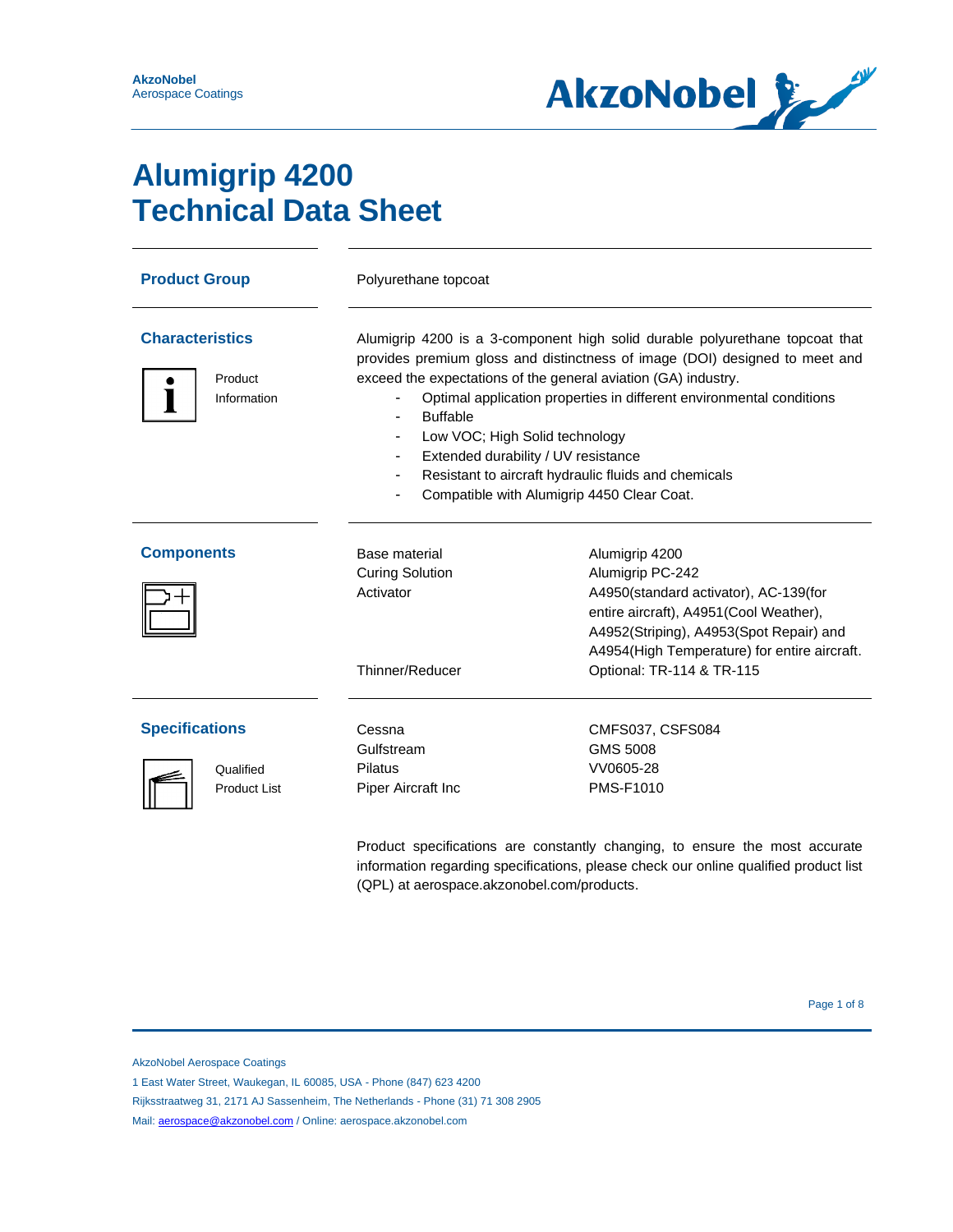

Cleaning



- Surface pretreatment is an essential part of the painting process.
- Alumigrip 4200 is compatible with most commonly used aerospace primers. However, we advise to use the following primers / surfacers:
- Alumigrip 10P8-11 & Alumigrip 4001

-

- Observe the recoatability times of the relevant primer.
- Apply Alumigrip 4200 on clean primer. Remove oil, grease and other contamination prior to application.
- Recondition aged primers or topcoats with sand/abrade to a uniform matt finish using grade P320 sandpaper or an aluminum oxide non-woven abrasive pad
	- Remove dust with e.g. tack rags just prior to application of Alumigrip 4200.

#### **Instruction for Use**

| Mixing Ratio          | 4200GXXX                                                                                            | 1 part                  |
|-----------------------|-----------------------------------------------------------------------------------------------------|-------------------------|
| (volume)              | PC-242                                                                                              | 1 part                  |
|                       | A4950 (AC-139), A4951, A4952, A4953 or                                                              | $0.125$ part            |
|                       | A4954                                                                                               |                         |
|                       | TR-115 & TR-114 (Optional)                                                                          | (for temp. below 70 °F) |
|                       | Allow products to acclimatize to room temperature before use.                                       |                         |
|                       | Stir or shake Alumigrip 4200 thoroughly until all pigment is uniformly dispersed                    |                         |
|                       | before adding the curing solution.                                                                  |                         |
|                       | Add the Alumigrip PC-242 curing solution and add the A4950 (AC- 139),<br>$\overline{\phantom{a}}$   |                         |
|                       | A4951, A4952, A4953, or A4954 and stir the mixture thoroughly.                                      |                         |
|                       | Add the optional TR-115 or TR-114 (up to 10% of the base component) and stir<br>mixture thoroughly. |                         |
| <b>Induction Time</b> | 15 minutes                                                                                          |                         |
| Note                  | Exception: 4200G90006 (black) needs 30-45 minutes induction.                                        |                         |

Page 2 of 8

AkzoNobel Aerospace Coatings

⅏

1 East Water Street, Waukegan, IL 60085, USA - Phone (847) 623 4200,

Rijksstraatweg 31, 2171 AJ Sassenheim, The Netherlands - Phone (31) 71 308 2905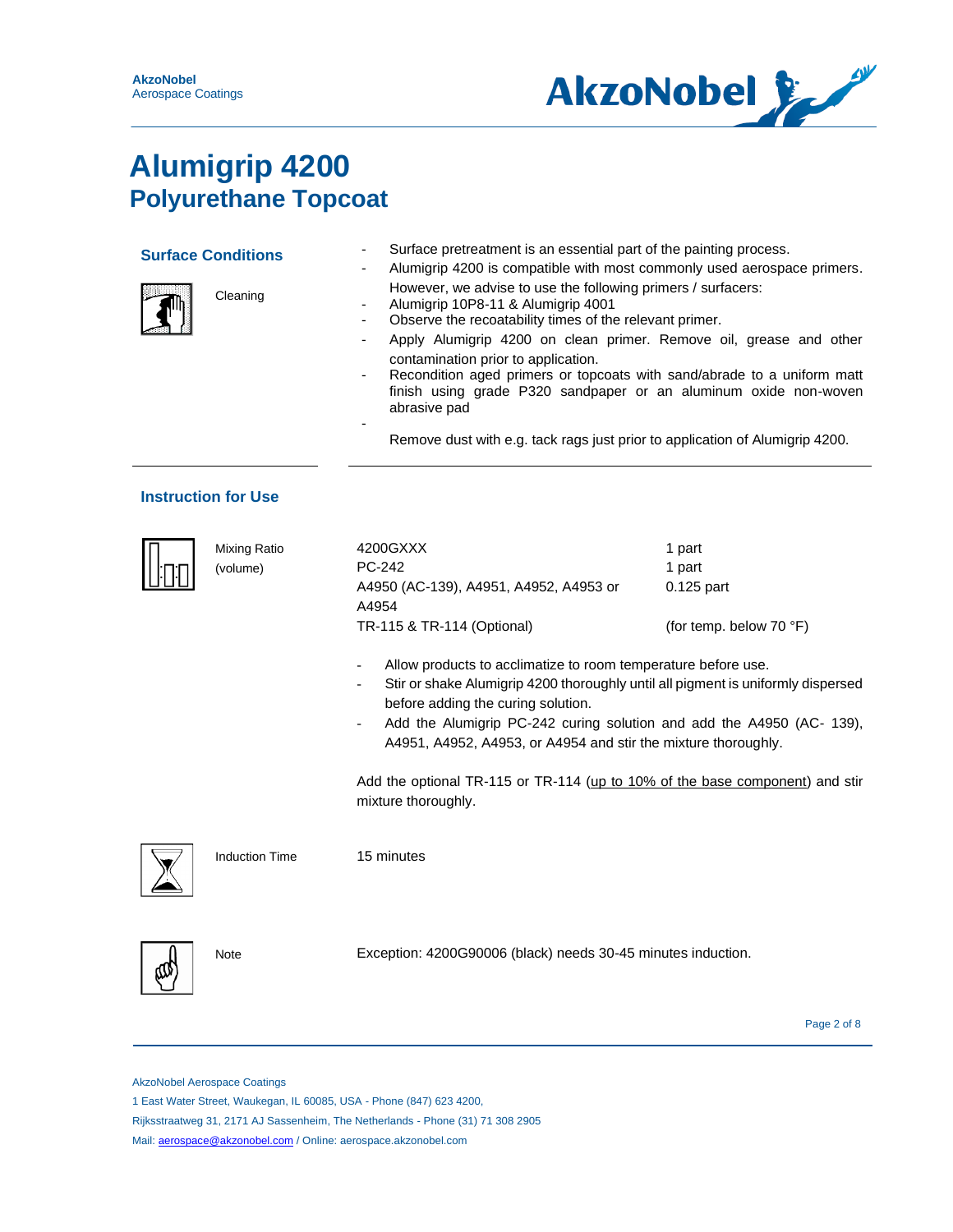

|         | <b>Initial Spraying</b><br>Viscosity<br>(23°C/73°F) | 35 - 50 seconds ISO Cup #4<br>15 - 22 seconds Zahn-Cup #2, Signature series<br>16 - 23 seconds Ford-Cup #4 |                                                                                                                                                                                                                                                         |  |
|---------|-----------------------------------------------------|------------------------------------------------------------------------------------------------------------|---------------------------------------------------------------------------------------------------------------------------------------------------------------------------------------------------------------------------------------------------------|--|
|         | <b>Note</b>                                         | viscosity for smoother films, better flow and leveling.                                                    | Viscosity measurements are provided as guidelines only and are not to be used as<br>quality control parameters. Certified information is provided by certification<br>documentation available on request. The addition of TR-115, or TR-114 will reduce |  |
|         | Pot life<br>(23°C/73°F)                             | A4950(standard activator) (AC-<br>139),                                                                    | 4 hours for entire A/C                                                                                                                                                                                                                                  |  |
|         |                                                     | A4951(Cool Weather)                                                                                        | 3-4 hours                                                                                                                                                                                                                                               |  |
|         |                                                     | A4952(Striping)                                                                                            | 2-3 hours                                                                                                                                                                                                                                               |  |
|         |                                                     | A4953(Spot Repair)                                                                                         | 1-2 hours                                                                                                                                                                                                                                               |  |
|         |                                                     | A4954(High Temperature)                                                                                    | 4 hours                                                                                                                                                                                                                                                 |  |
|         | <b>Note</b>                                         | blend ratio.                                                                                               | A4950 and A4954 can be blended to further assist in desired leveling and dry time.<br>The .125 parts overall system mixing ratio must still be achieved regardless of                                                                                   |  |
| $\mu$ m | Dry Film<br>Thickness<br>(DFT)                      | $50-125 \mu m$<br>2-5 mils                                                                                 |                                                                                                                                                                                                                                                         |  |
|         | <b>Note</b>                                         |                                                                                                            | Some colors may require increased film thickness to achieve acceptable hide.                                                                                                                                                                            |  |

Page 3 of 8

AkzoNobel Aerospace Coatings

1 East Water Street, Waukegan, IL 60085, USA - Phone (847) 623 4200,

Rijksstraatweg 31, 2171 AJ Sassenheim, The Netherlands - Phone (31) 71 308 2905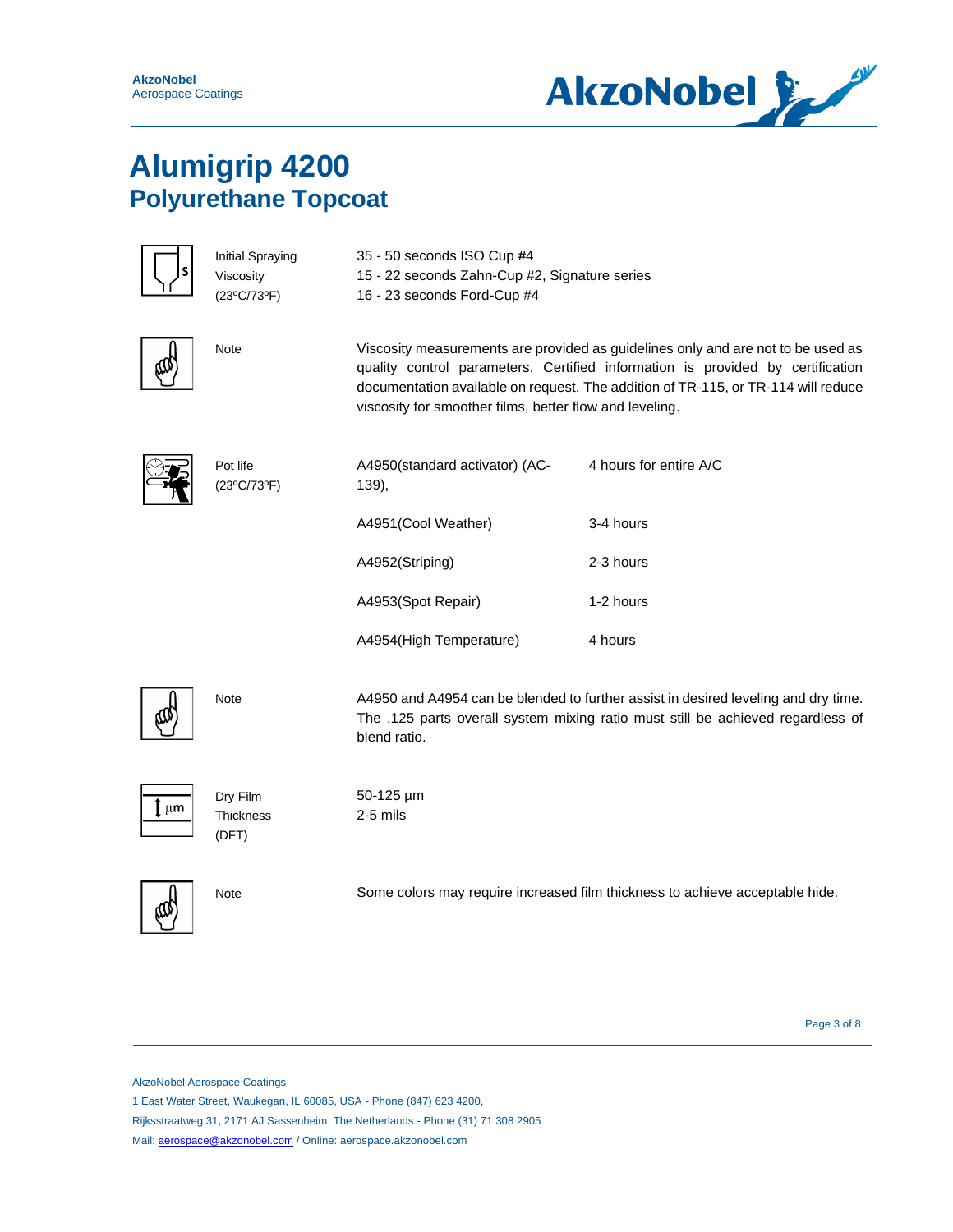

| <b>Application</b>     |
|------------------------|
| <b>Recommendations</b> |

|                     |            | <b>Activator</b> | A4950               | A4951               | A4952               | A4954               |
|---------------------|------------|------------------|---------------------|---------------------|---------------------|---------------------|
|                     | Conditions | Option:          | $21 - 27^{\circ}$ C | $15 - 27^{\circ}$ C | $15 - 35^{\circ}$ C | $27 - 36^{\circ}$ C |
| e<br>Si<br>Si<br>Si |            | Temperature:     | $70 - 80^{\circ}$ F | $59 - 69$ °F        | $59 - 95^{\circ}F$  | $80 - 96^{\circ}$ F |
|                     |            | Relative         | $30 - 65%$          | $70 - 80%$          | $65 - 95%$          | $45 - 90\%$         |
|                     |            | Humidity:        |                     |                     |                     |                     |



Note Alumigrip 4200 may be applied in conditions outside the limits shown above. Care must be exercised to ensure a satisfactory result. Please contact your local AkzoNobel Aerospace Coatings representative to determine the appropriate application techniques when environmental conditions fall outside of the recommended range.



| Equipment* | Spray gun type             | Nozzle orifice                                  | Product flow                                  | Dynamic air pressure at<br>gun-inlet*                                                                         |
|------------|----------------------------|-------------------------------------------------|-----------------------------------------------|---------------------------------------------------------------------------------------------------------------|
|            | Conventional               | Gravity Feed:<br>$1.2$ mm-<br>1.4 <sub>mm</sub> | 350-475ml/min                                 | Use<br>Air<br>enough<br>Pressure. $\lt/=100$ psi or<br>(7 bar)                                                |
|            |                            | Pressure<br>Feed: 1.2mm-<br>$1.4 \text{ mm}$    |                                               |                                                                                                               |
|            | HVLP/ next<br>generation   | Gravity Feed:<br>$1.2$ mm-<br>$1.4$ mm,         | 240ml<br>350ml/min                            | **Maximize and ensure<br>uniform fan pattern, not<br>exceed<br>regulatory<br>to<br>guideline for air pressure |
|            |                            | Pressure<br>Feed: 1.2mm<br>$-1.5$ mm            |                                               | at the cap.                                                                                                   |
|            | Air spray<br>electrostatic | $1.2$ mm $\&$<br>1.5 <sub>mm</sub>              | 1.2mm tip: fluid<br>230-240<br>flow<br>ml/min | 58-65 psi / 4-4.5 bar                                                                                         |

AkzoNobel Aerospace Coatings

1 East Water Street, Waukegan, IL 60085, USA - Phone (847) 623 4200,

Rijksstraatweg 31, 2171 AJ Sassenheim, The Netherlands - Phone (31) 71 308 2905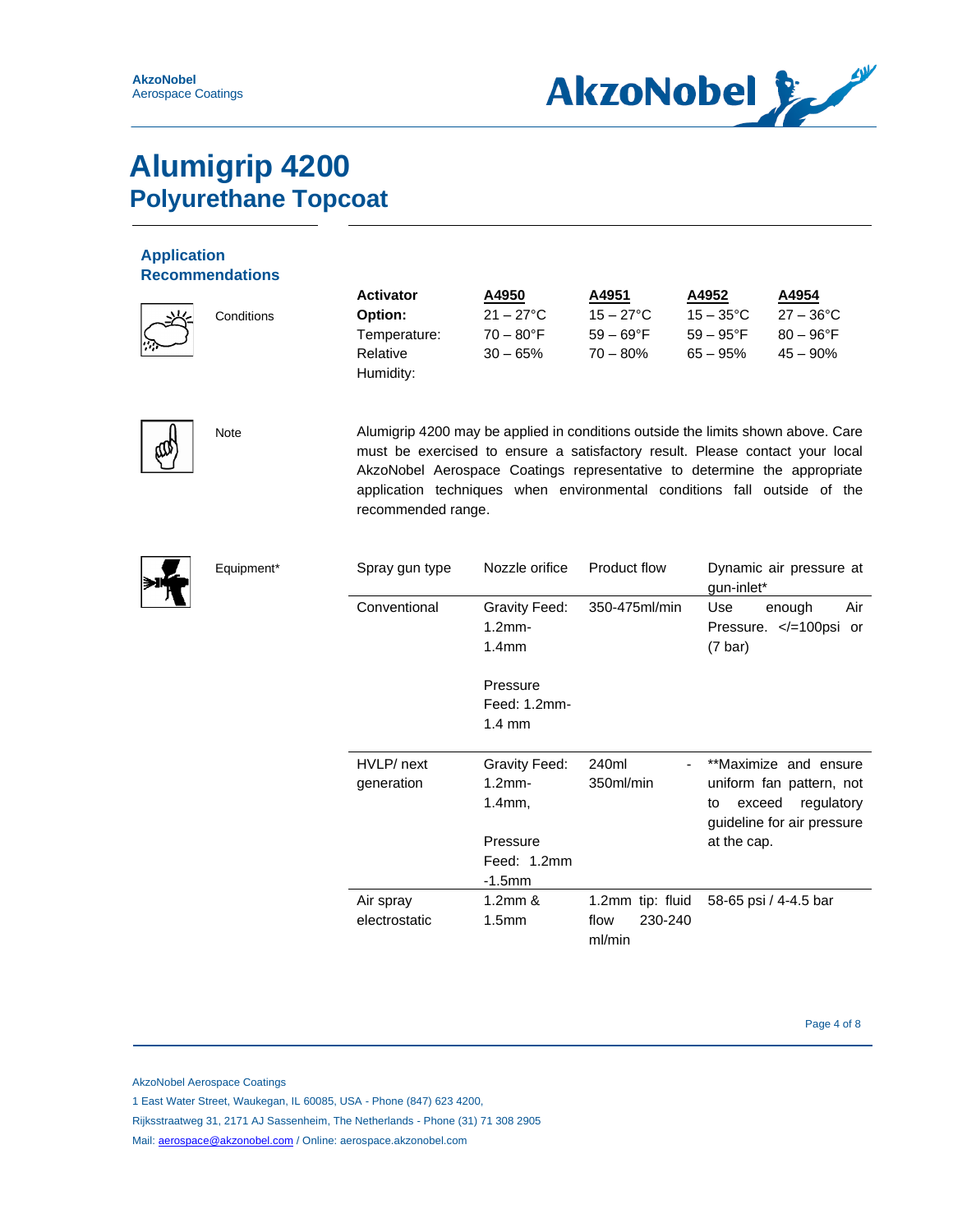

|                                    |                                                                 |                                        |                                                                      | Page 5 of 8                                                                                                                                                                                                                                                                                                                         |
|------------------------------------|-----------------------------------------------------------------|----------------------------------------|----------------------------------------------------------------------|-------------------------------------------------------------------------------------------------------------------------------------------------------------------------------------------------------------------------------------------------------------------------------------------------------------------------------------|
|                                    | Dry to fly* White:                                              | 24 hours*                              |                                                                      |                                                                                                                                                                                                                                                                                                                                     |
|                                    |                                                                 | 2-4 hours<br>12-16 hours               | A4953 (Spot Repair)<br>A4954 (High Temperature)                      |                                                                                                                                                                                                                                                                                                                                     |
| <b>Drying Times</b><br>(23°C/73°F) | Dry to tape                                                     | 12-16 hours<br>9-13 hours<br>4-9 hours | A4951 (Cool Weather)<br>A4952 (Striping)                             | A4950 (standard activator) (AC-139)                                                                                                                                                                                                                                                                                                 |
| <b>Physical Properties</b>         |                                                                 |                                        |                                                                      |                                                                                                                                                                                                                                                                                                                                     |
| Note                               | application area.<br>performance and appearance of the coating. |                                        |                                                                      | The quality of the application of all coatings will be influenced by the spray<br>equipment chosen and the temperature, humidity, and air flow of the paint<br>When applying the product for the first time, it is recommended that test panels be<br>prepared to identify the best equipment settings to be used in optimizing the |
| Cleaning of<br>Equipment           | conventional spray equipment.                                   |                                        |                                                                      | TR-15, Solvent Cleaning C28/15 or Solvent Cleaning 98068 for electrostatic<br>equipment and TR-19, Solvent Cleaning C28/15 or Solvent Cleaning 98068 for                                                                                                                                                                            |
| Number of<br>Coats                 |                                                                 |                                        |                                                                      | Apply a wet and closed film, followed after 30 minutes flash off time by another<br>closed and homogeneous layer. Do not "paint to hide" in the first layer application.                                                                                                                                                            |
|                                    | *) measured with open trigger                                   |                                        | spray gun requirements. Please validate with your local authorities. | **) measured at the air-cap. General advice to meet the HVLP / next generation                                                                                                                                                                                                                                                      |
|                                    | High pressure Air<br>Assisted<br>electrostatic                  | angle $0.09 -$<br>0.13 inch/60°        | $260 - 300$ ml/min                                                   | Fluid pressure: 75-90 psi<br>/ bar 0.9-1.3 psi<br>Air pressure at gun inlet:<br>58-65 psi / 4-4.5 bar                                                                                                                                                                                                                               |
|                                    |                                                                 |                                        | 1.5mm tip-fluid<br>flow rate up to<br>300-360 ml/min                 |                                                                                                                                                                                                                                                                                                                                     |

AkzoNobel Aerospace Coatings

1 East Water Street, Waukegan, IL 60085, USA - Phone (847) 623 4200,

Rijksstraatweg 31, 2171 AJ Sassenheim, The Netherlands - Phone (31) 71 308 2905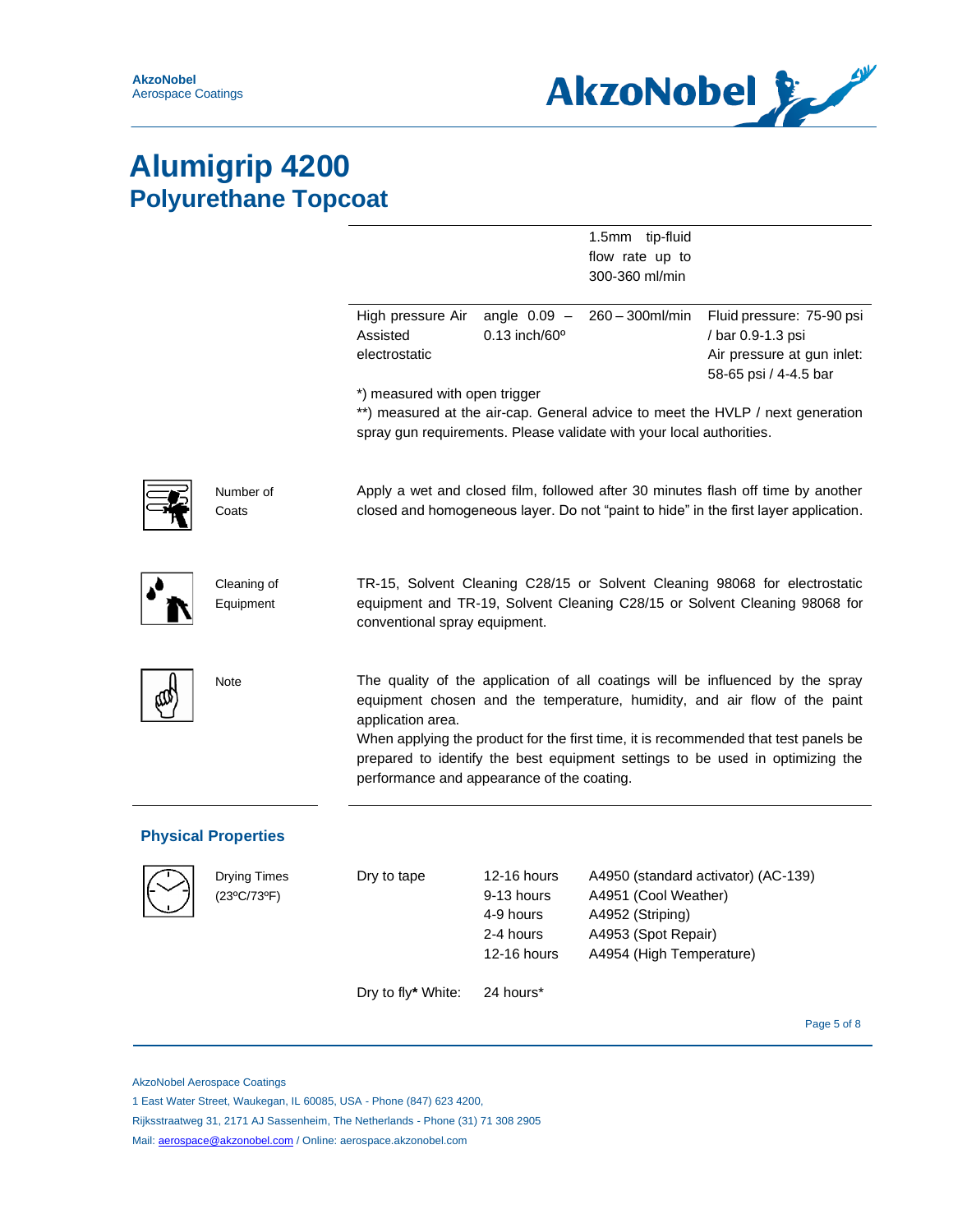

|     |                               | Dry to fly* Colors:<br>Full cure                             | 48 hours*<br>7 days                                        | *When cured at 70°F (21°C) to 77°F (25°C)<br>and defined as to resistance 50 double rubs                                                                                                                                                                                                                             |
|-----|-------------------------------|--------------------------------------------------------------|------------------------------------------------------------|----------------------------------------------------------------------------------------------------------------------------------------------------------------------------------------------------------------------------------------------------------------------------------------------------------------------|
|     |                               | Min. recoat time<br>Max. recoat time                         | When dry to tape.<br>woven abrasive pad.<br>and degreased. | MEK.<br>Alumigrip 4200 is recoatable within 48 hours. If a drying time<br>of 48 hours is exceeded, sand/abrade to a uniform matt finish<br>using grade P320 sandpaper or an aluminum oxide non-<br>Alumigrip 4200 can be recoatable within 7 days when<br>reconditioned with sanding paper P400 and properly cleaned |
|     | Theoretical<br>Coverage       |                                                              |                                                            | 10.4 m <sup>2</sup> per liter ready to apply at 50 µm dry film thickness.<br>425 ft <sup>2</sup> per US gallon ready to apply at 2 mils dry film thickness.                                                                                                                                                          |
|     | Dry Film Weight               | For white:<br>1.50 $g/m^2/\mu m$<br>0.00778 lbs/ft $^2$ /mil |                                                            |                                                                                                                                                                                                                                                                                                                      |
|     | Note                          | Dry film weight depending on color.                          |                                                            |                                                                                                                                                                                                                                                                                                                      |
| /O( | Volatile Organic<br>Compounds | Maximum 420 g/l<br>Maximum 3.51 lbs/gal                      |                                                            |                                                                                                                                                                                                                                                                                                                      |
|     |                               |                                                              |                                                            | TR-114 and TR-115 are thinners based on US EPA VOC exempt solvents.<br>When local VOC exemption does not apply, VOC will increase to max. 450 g/l /<br>3.76 lbs/gal when using these optional thinners (at 10% relative to base volume).                                                                             |
|     | Gloss (60°)                   | Minimum 90 GU                                                |                                                            |                                                                                                                                                                                                                                                                                                                      |

Page 6 of 8

AkzoNobel Aerospace Coatings

1 East Water Street, Waukegan, IL 60085, USA - Phone (847) 623 4200,

Rijksstraatweg 31, 2171 AJ Sassenheim, The Netherlands - Phone (31) 71 308 2905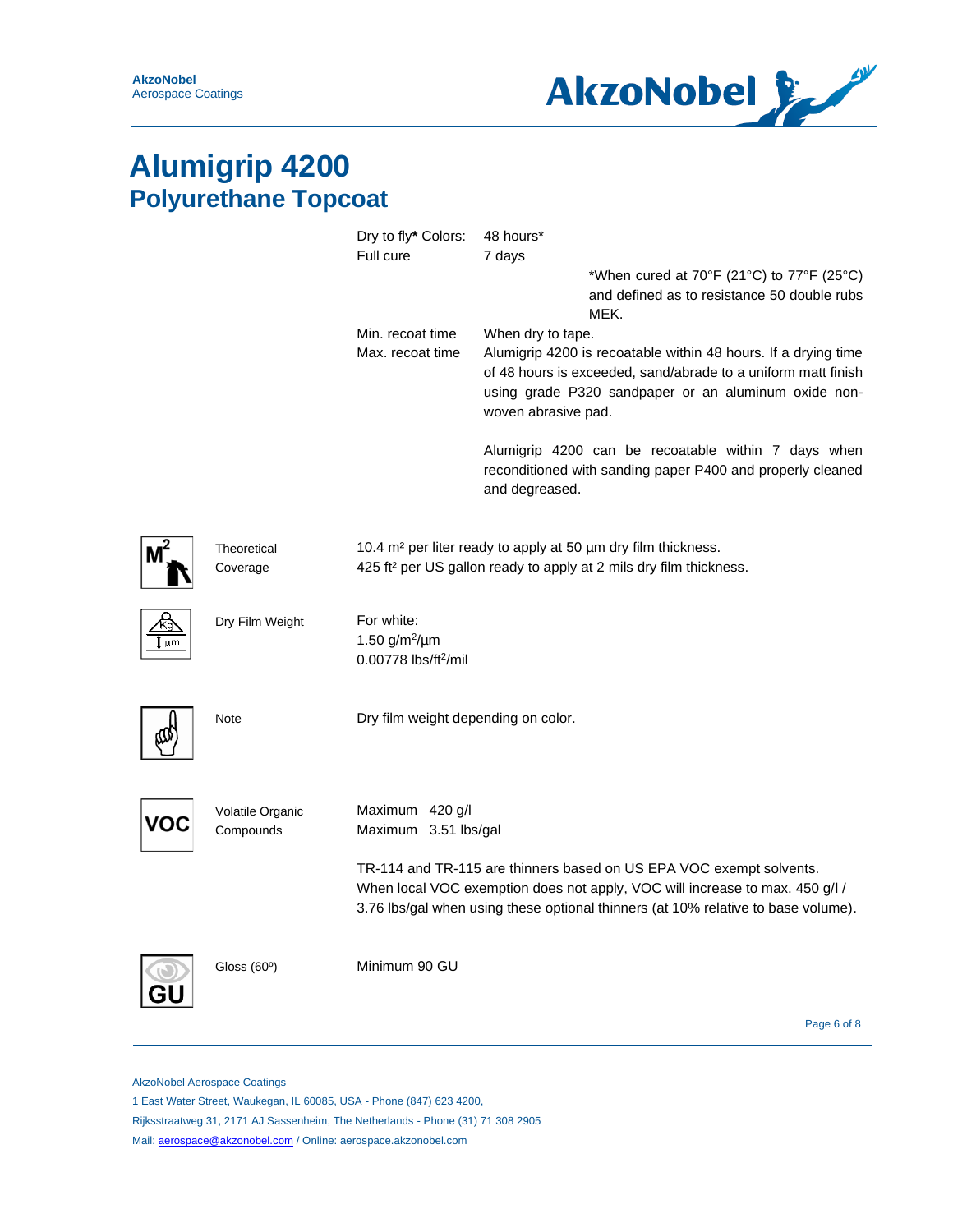

| Color                                               | As required.                                                                                 |                                                                                                                                                                                                                                                                                                                                  |
|-----------------------------------------------------|----------------------------------------------------------------------------------------------|----------------------------------------------------------------------------------------------------------------------------------------------------------------------------------------------------------------------------------------------------------------------------------------------------------------------------------|
| Flash-point                                         | 4200GXXX<br>PC-242<br>A4950 (AC-139)<br>A4951<br>A4952<br>A4953<br>A4954<br>TR-114<br>TR-115 | 12°C / 54°F<br>35°C / 95°F<br>36°C / 96°F<br>36°C / 96°F<br>36°C / 96°F<br>36°C / 96°F<br>36°C / 96°F<br>-17°C / 1°F<br>$-17^{\circ}$ C / 1 $^{\circ}$ F                                                                                                                                                                         |
| Storage                                             |                                                                                              | Store the product dry and at a temperature between 5 and 38°C / 41 and 100°F<br>per AkzoNobel Aerospace Coatings specification. Store in the original unopened<br>containers. Storage temperature and shelf life may vary per OEM specification<br>requirements. Refer to container label for specific storage life information. |
| Shelf life<br>$5 - 38^{\circ}$ C<br>$(41 - 100$ °F) | 4200GXXX<br>PC-242<br>A4950 (AC-139)<br>A4951<br>A4952<br>A4953<br>A4954<br>TR-114<br>TR-115 | 24 months<br>24 months<br>24 months<br>24 months<br>24 months<br>24 months<br>24 months<br>24 months<br>24 months                                                                                                                                                                                                                |
| <b>Safety Precautions</b>                           |                                                                                              | Comply with all local safety, disposal and transportation regulations. Check the<br>Material Safety Data Sheet (MSDS) and label of the individual products carefully<br>before using the products. The MSDS's are available on request.                                                                                          |

AkzoNobel Aerospace Coatings

1 East Water Street, Waukegan, IL 60085, USA - Phone (847) 623 4200,

Rijksstraatweg 31, 2171 AJ Sassenheim, The Netherlands - Phone (31) 71 308 2905